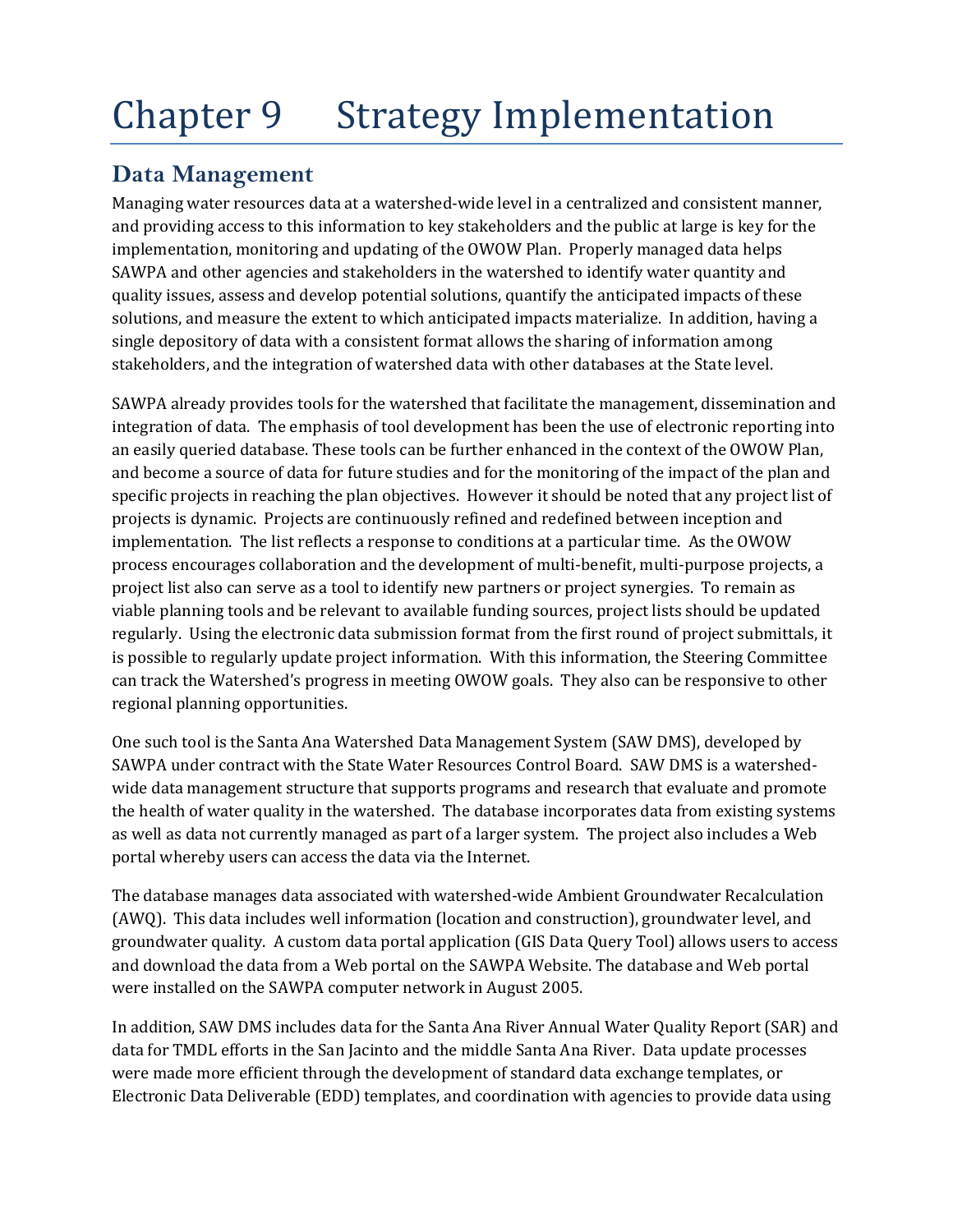these templates. Data loading and quality control tools were then built to efficiently load data into SAW DMS using the EDDs. Reporting and query tools were developed to streamline reporting tasks for the AWQ and SAR projects. The Web portal developed in Phase I also was expanded to include additional data content, and the GIS Data Query Tool was enhanced based on user comments. Data in SAW DMS

is in a format compatible with the State Surface Water Ambient Monitoring Program (SWAMP).

SAWPA will continue improving its database in terms of types of data to be included, ease of uses, accessibility, and compatibility with other relevant databases in the State.

# **Plan Performance and Monitoring**

SAWPA will develop a plan to monitor the implementation of the OWOW Plan and the specific projects herein included. The monitoring will take place at two levels, plan and project, to:

- Ensure progress is being made toward meeting the objectives of the Plan.
- Ensure specific projects identified in the Plan are being implemented as planned in terms of schedule, budget, and technical specifications.
- Identify potential necessary modifications to the Plan or to specific projects, in order to more efficiently and effective accomplish the goals and objectives of the Plan.
- Provide transparency and accountability regarding the disbursement and use of funds for project implementation.

The project sponsor will be responsible for providing the information necessary to conduct the monitoring and collaborate with SAWPA and other stakeholders in the Watershed in the identification of adaptive measures.

Program management and project administration will be performed by SAWPA, upon receipt of funding, following a process similar to the one used for projects funded through Propositions 13 and 50. Through this process, SAWPA expects to achieve, as a minimum, the same level of success in implementing projects to further the goals of the OWOW Plan. As with SAWPA's past efforts, this process consists of measures to ensure consistency in the review, preparation, and submission of all documentation pertaining to grant funded projects, and to meet the objectives of the California Department of Water Resources (DWR) and State Water Resources Control Board (SWRCB), as well as the goals of the OWOW Plan.

SAWPA will serve as administrator for agreements between State Agencies and SAWPA, as well as program manager for the various programmatic requirements and related activities required through these agreements. SAWPA's authority and administrative policy to serve as program manager for such agreements was granted by the SAWPA Commission in April 2001. This authority provides SAWPA the means to implement the specific terms and conditions of the sub‐agreements which the implementing parties must follow.

# **Monitoring at the plan level**

SAWPA, with the support of stakeholders in the watershed, will evaluate the performance of the OWOW Plan in terms of accomplishing the plan objectives and targets. While objectives are overarching principles that guide water sustainability in the watershed, targets are more specific and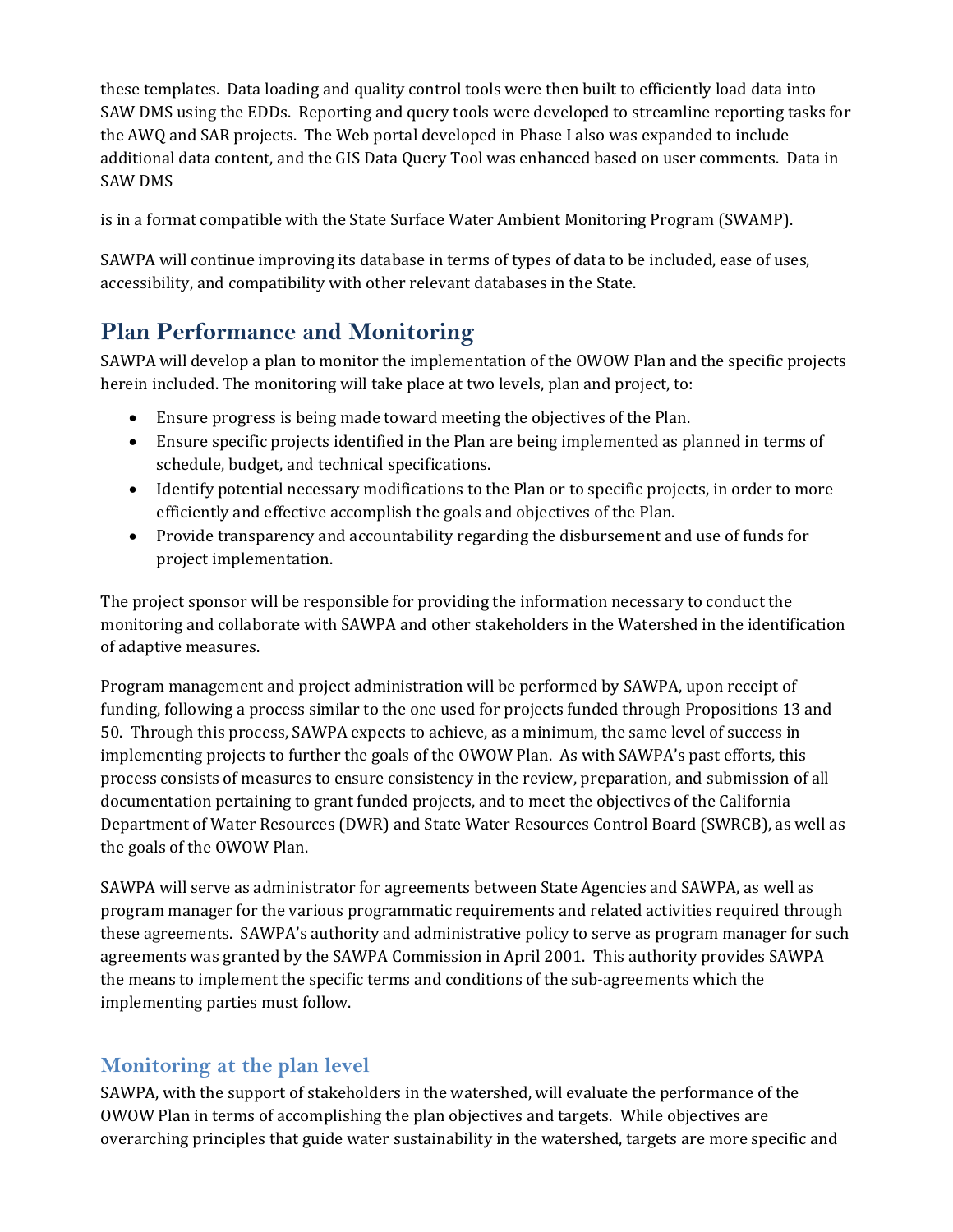measurable, and can be mapped to specific objectives of the plan. For this reason, plan performance indicators are aligned to individual targets. Nevertheless, it is important to point out that some targets are difficult to quantify (e.g. increase resource efficient land use). **Table 9.1** shows the performance indicators to be used.

It is anticipated that plan performance will be evaluated every two years. SAWPA will lead the effort, but active support from many stakeholders in the Watershed will be required to provide data and information, as well as insight.

Results of the bi-annual evaluation will be published by SAWPA in the OWOW Webpage, and will include the use of visual tools (i.e. dashboards) to show progress to date in achieving the plan targets.

| <b>Plan Objectives</b>                         | <b>Plan Targets</b>                                                                                           | <b>Plan performance</b>                                                            |
|------------------------------------------------|---------------------------------------------------------------------------------------------------------------|------------------------------------------------------------------------------------|
| Provide reliable water<br>supply               | Recycle and reuse 100% of wastewater                                                                          | Percentage of effluent in watershed<br>being reused                                |
| Promote sustainable<br>water solutions         | Store water to account for half of watershed<br>demand for 3 years                                            | Percentage of watershed 3-year<br>demand in storage                                |
| Use rainfall as a resource                     | Reuse all of Santa Ana River flow at least once                                                               | Percentage increase in recycling                                                   |
|                                                | Reduce potable water use by 20%                                                                               | Percentage of water use reduction<br>versus 2010 baseline                          |
|                                                | Capture and recharge 80% of rainfall                                                                          | Percentage of rainfall being captured<br>and/or recharged                          |
|                                                | Reduce GHG emissions from water mgmt activities                                                               | Tons of CO <sub>2</sub> eq mitigated or sequestered                                |
|                                                | Assure adequate water supply and safe wastewater<br>treatment and disposal                                    | Percentage decrease in disadvantaged<br>communities                                |
|                                                | Provide benefits and avoid adverse impacts to<br>disadvantaged communities and Native American<br>tribes      | Number of projects completed in<br>disadvantaged or Native American<br>communities |
| Preserve and enhance the<br>environment        | Fill gaps in riparian corridors to provide wetlands<br>and linkages between open space and natural<br>habitat | Percent reduction in riparian corridor<br>gap                                      |
|                                                | Meet California FloodSAFE goals & construct soft<br>bottom flood systems                                      | Miles of soft-bottomed flood system<br>and acres protected                         |
|                                                | Increase resource efficient land use                                                                          | Percent land area using water efficient<br>land use principals                     |
| Ensure high quality water                      | Meet all water quality standards                                                                              | Number of TMDL's listed.                                                           |
|                                                | Remove salt from watershed to improve salt<br>balance                                                         | Tons of salt removed from the<br>watershed                                         |
| Provide recreational<br>opportunities          | Complete the SAR Trail and connect all tributary<br>corridors to                                              | Percent reduction in SARI Trail<br>corridor gap                                    |
| Provide economically<br>effective solutions    | Not applicable                                                                                                | Not applicable                                                                     |
| Improve regional<br>integration & coordination | Increase active participation in the Watershed                                                                | Not applicable                                                                     |

**Table 9.1 Plan Performance Indicators for Targets**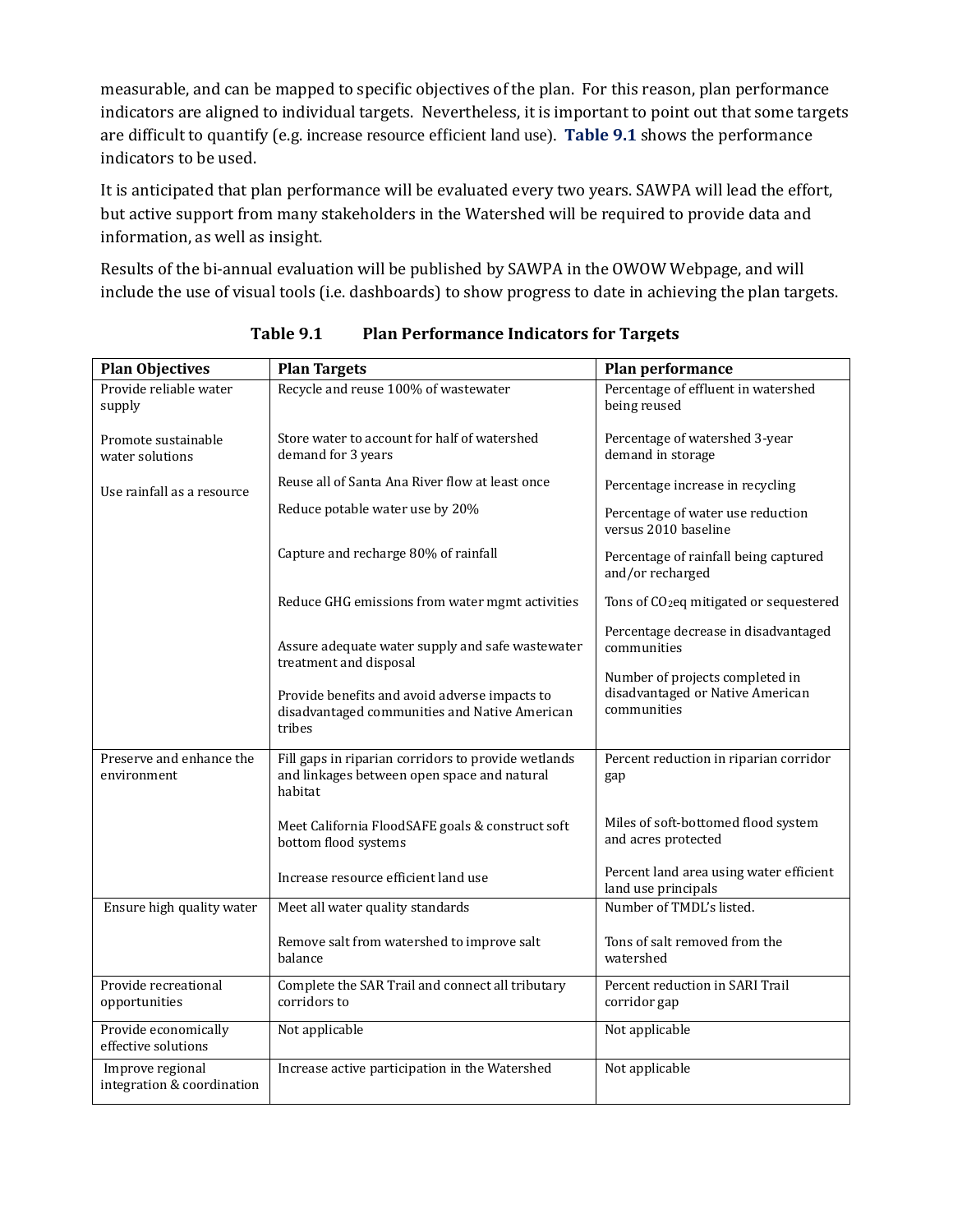## **Monitoring at the project level**

In addition to monitoring the performance of the OWOW Plan as a whole, the performance of specific projects in the OWOW Plan receiving funding will be evaluated every six months. The evaluation will be led by SAWPA but will require extensive participation for the sponsor of the project in question.

Similar to the performance review at the plan level, the project performance review will be based on performance measures developed from the performance measures used to evaluate project applications. **Table 9.2** shows the project performance evaluation measures to be used.

| Project evaluation criteria                              | Sub-criteria                                                                      | <b>Performance measures</b>                                                 |
|----------------------------------------------------------|-----------------------------------------------------------------------------------|-----------------------------------------------------------------------------|
| 1. Provide water supply benefits                         | 1.1<br>Reduce water demand                                                        | 1.1 Percent of anticipated water<br>demand reduction achieved               |
|                                                          | 1.2<br>Increase water reuse in watershed                                          | 1.2 Percent of anticipated effluent<br>reuse                                |
|                                                          | 1.3<br>Increase water storage in the<br>watershed                                 | 1.3 Percent of anticipated water<br>storage                                 |
|                                                          | 1.4<br>Create new local water supply                                              | 1.4 Percent of anticipated new water<br>supply created                      |
| 2. Provide restoration and flood<br>management benefits  | 2.1<br>Create or restore riparian habitat                                         | 2.1 Percent of anticipated habitat<br>creation or restoration               |
|                                                          | 2.2<br>Create or restore soft-bottom flood<br>control systems                     | 2.2 Percent of anticipated soft-bottom<br>restoration                       |
| 3. Provide water quality and salt<br>management benefits | Meet all applicable water quality<br>3.1<br>standards                             | 3.1 Compliance with applicable water<br>quality standards (yes/no)          |
|                                                          | 3.2<br>Improve salt balance in the watershed                                      | 3.2 Percent of anticipated salt removal                                     |
| 4. Provide recreational benefits                         | Provide recreational benefits<br>4.1                                              | 4.1 Percent of anticipated recreational<br>trails created                   |
| 5. Provide benefits and avoid<br>adverse impacts to      | Provide benefits and avoid adverse<br>5.1<br>impacts to disadvantaged communities | 5.1 Percent of anticipated number of<br>people benefited                    |
| disadvantaged communities<br>and Native American tribes  | 5.2<br>Provide benefits and avoid adverse<br>impacts to Native American tribes    | 5.2 Percent of anticipated number of<br>people benefited                    |
| 6. Reduce greenhouse gas<br>emissions from water         | 6.1<br>Reduce greenhouse gas emissions from<br>water management activities        | 6.1 Percent of CO <sub>2</sub> eq mitigated versus<br>target                |
| management activities                                    | 6.2<br>Provide carbon sequestration                                               | 6.2 Percent of CO <sub>2</sub> sequestered per<br>year (tons) versus target |
| 7. Adherence to project schedule<br>and budget           | 7.1<br>Adherence to project schedule                                              | 7.1 Degree of adherence to project<br>schedule                              |
|                                                          | Adherence to project budget<br>7.2                                                | 7.2 Degree of adherence to project<br>budget                                |

#### **Table 9.2 Project Performance Evaluation Measures**

Results of the semi-annual project evaluation will be published by SAWPA in the OWOW Webpage, and will include the use of visual tools (i.e. dashboards) to show the progress to date in the implementation of each project.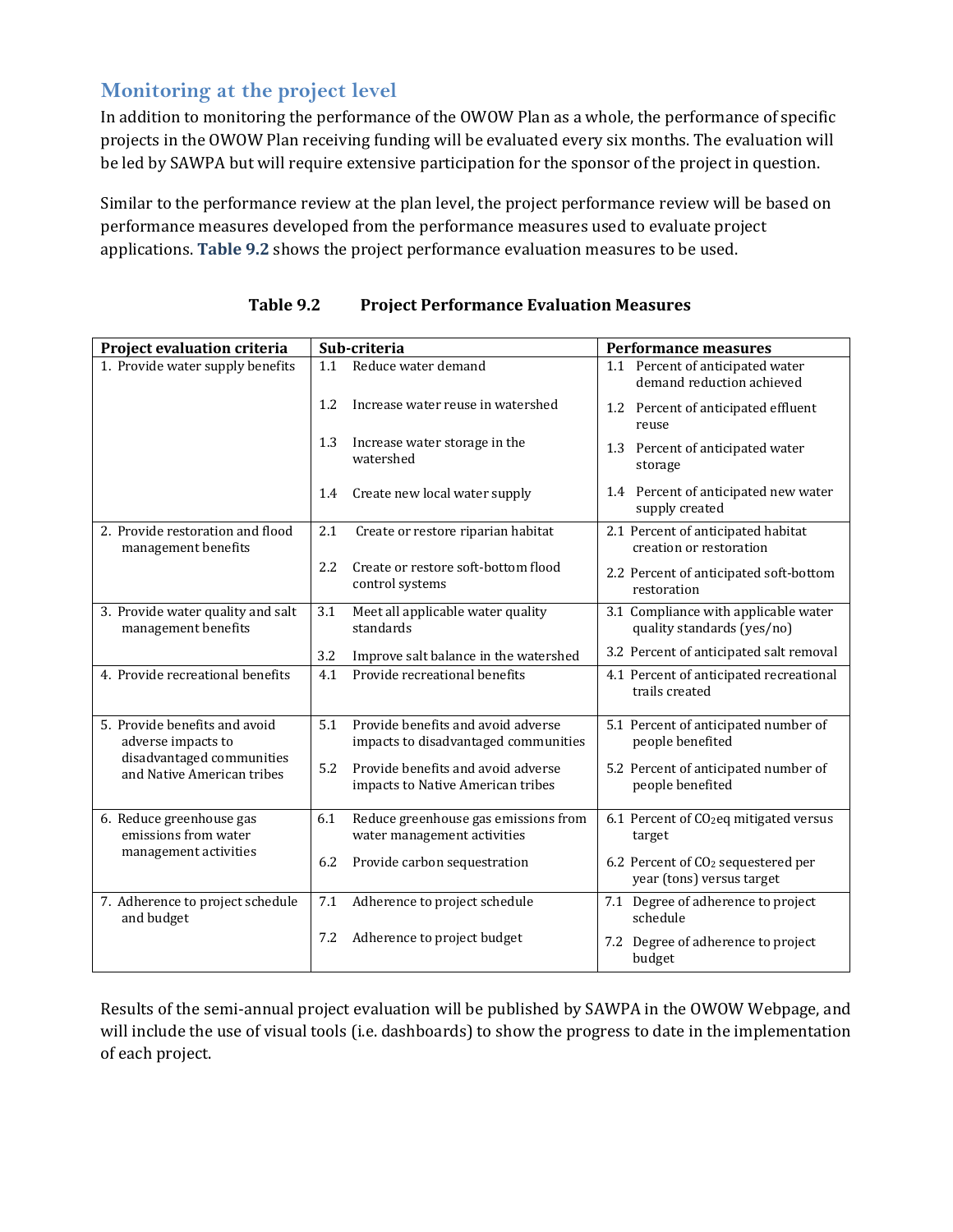# **Project implementation tracking**

As part of SAWPA's process to provide program management and administration of projects through the integrated regional water management planning process SAWPA has instituted a series of measures to assure technical and economic feasibility, as well as, environmental compliance for each project as following:

## **CEQA Review**

SAWPA will obtain all documentation needed from the CEQA lead agency to understand the project, as well as the requirements for environmental compliance or mitigation. SAWPA will review available information for compliance with CEQA and confirm that the necessary measures for compliance or mitigation have been addressed.

# **Schedule and Budget Tracking**

SAWPA is required to periodically compile, summarize, and update schedule and budget information for all contracted projects. The purpose of maintaining and tracking project schedule and budget is to have readily available program and project information.

SAWPA maintains an automated Program Information Management System (System) to maintain and track data on the program, its projects, and their phase tasks and status. The following steps summarize the documentation required for schedule and budget tracking and maintenance:

- The Construction Agencies will prepare and submit cash flow projections, budget forecasts, and schedule information for each contracted project.
- Cash flow projections will be submitted for the remainder of the project period.
- Project schedule information including schedule of each phase and task of work completed will be submitted in accordance with the work breakdown structure for the project.
- Compile and summarize schedule and budget information into the System.
- Update schedule and cash flow projection information to the System at least once per quarter.

#### **Site Visits**

SAWPA staff performs site visits to better understand project progress, issues, and schedule. The Constructing Agency must ensure that the Grant Funding Agency, or any authorized representatives thereof, has suitable and reasonable access to the project site at reasonable times during project construction, and thereafter for the useful life of the project.

#### **Documentation Requirement**

Each Construction Agency is required to submit project documentation to assure compliance with the less specific terms of the agreement entered into between SAWPA and the individual Constructing Agency.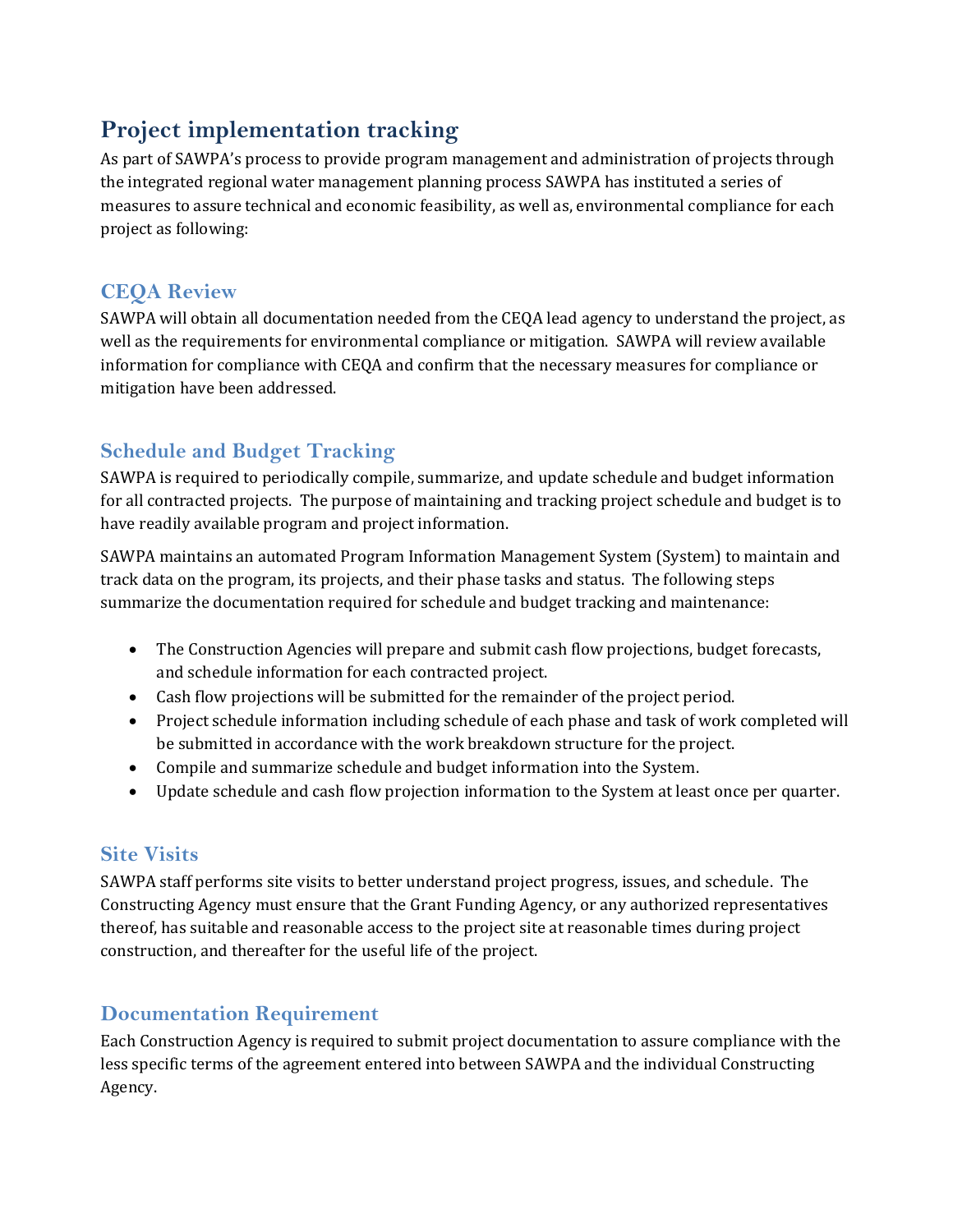# **Periodic Review and Evaluation**

SAWPA will perform a project review or otherwise evaluate any project to determine compliance with the project funding criteria and requirements at any time, or if questions about the proper use or management of the funds arise as indicated in the agreement.

### **Agreement Deliverables**

Agreement deliverables required per the Program Management and Administration Agreement include project status reports for the Grant Funding Agency (submit monthly), quarterly reports (submit 30 days after the end of each quarter ending January, April, July, and October, for the duration of the contract), public outreach documents, program newsletters, and other documents.

#### **Invoice Procedure**

SAWPA uses an internal invoice review checklist to insure that all invoices and progress documentation submitted by the Constructing Agencies meet SAWPA's, as well as the Grant Funding Agency's, requirements. The purpose of the invoice review checklist is to ensure that invoice documents provided by the Constructing Agencies are complete and accurate.

SAWPA, through its contract with each Construction Agency, requires the Constructing Agency to:

- Maintain books, records, and other material relative to the Project in accordance with generally accepted government accounting standards.
- Retain books, records, and other material for a minimum of three years after Project completion.
- Make available books, records, and other material at all reasonable times for inspection, copying, and audit by the Grant Funding Agency or State auditors, or any authorized representatives thereof.

# **Audits**

The Grant Funding Agency is authorized to review and obtain copies of all SAWPA's records pertaining to the Memorandum of Understanding and subsequent contracts. To manage SAWPA finance department workflow and minimize program cost, the Grant Funding Agency will give SAWPA 30 days notice, if possible, for any detailed audit or time‐consuming review of financial information.

#### **Closeout**

SAWPA has developed a project closeout procedure to ensure that each project is closed in a manner that provides an auditable file. This procedure includes verifying completion of all required closeout activities and receipt of all needed documents and certifications upon completion of the project.

Each project will utilize the project closeout procedure provided for in the agreement. SAWPA will review and approve the completeness of the closeout process and transmit a completed project notice for approval from the Grant Funding Agency.